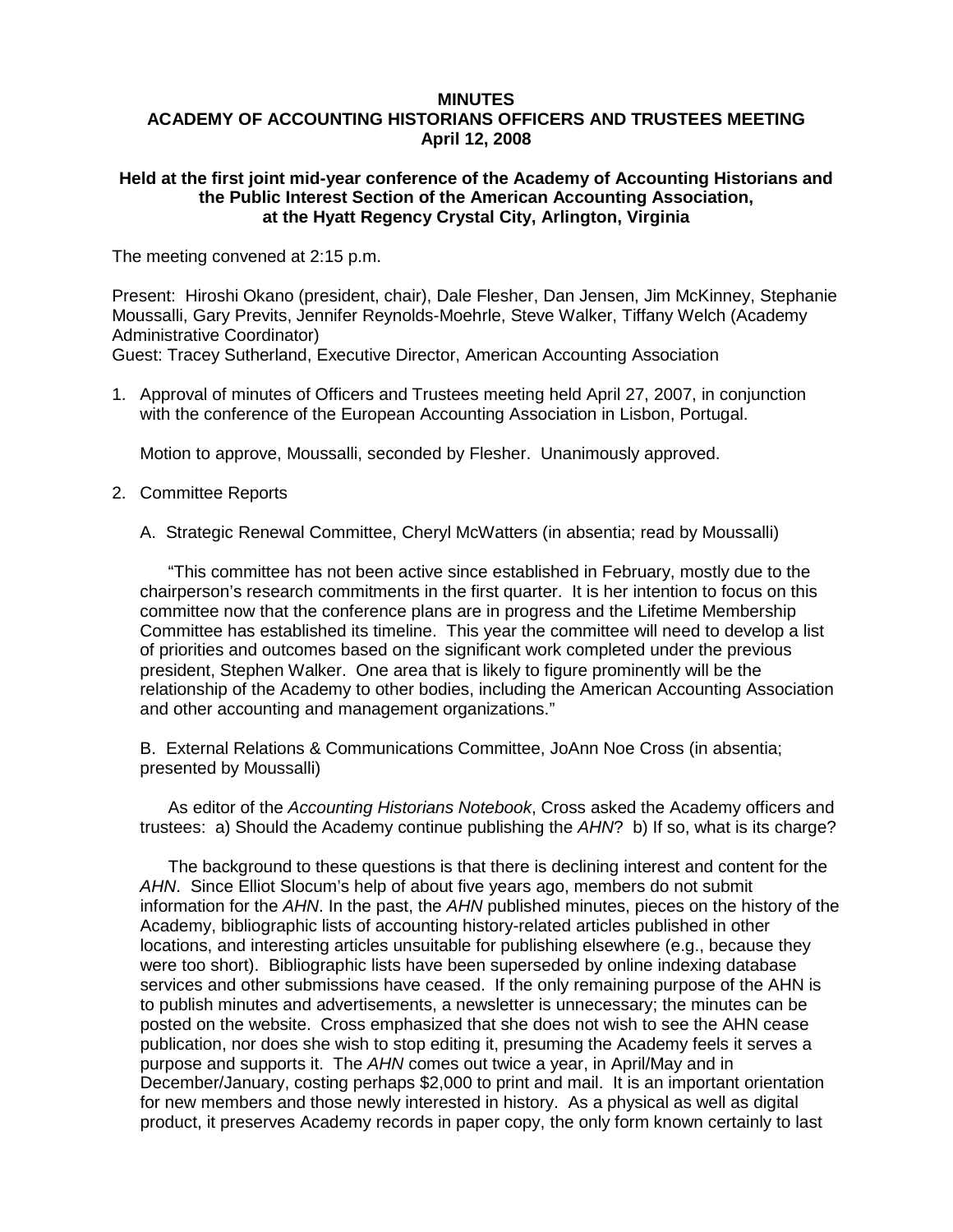over long periods. An interesting piece can be added to the forthcoming issue on the Yeakel endowment, in addition to meeting minutes. However, the Academy needs to decide whether it wishes to continue the *AHN*, and for what purpose.

Jensen noted that members need to provide Cross with material, and that the reasons she put forth for the *Notebook*'s purpose are good ones.

Previts remarked that Cross has been AHN editor for about five years and may wish for a change. Should Tomo Suzuki become the next editor; he might bring an international touch to the *Notebook*? Okano replied this might be a good idea. McKinney suggested the *AHN* should contain information on what accounting societies in other countries are doing. This might be accomplished over the next two or three years, as Suzuki will be at the European Accounting Association meetings and meetings in Turkey and Russia.

It was mentioned that the *AHN* could be electronically published for the most part, printing only about 12 file copies on acid-free paper. Reynolds-Moehrle suggested changing the format to PDF so that it could easily be printed off.

Tiffany Welch asked if the members knew they could submit articles. Flesher said when he was editor, he was flooded with material. Welch suggested promoting such submissions, issuing a call for papers.

Walker remarked that although the *AHN* has been a very useful publication, it must now expand its purpose. It might be re-designed, for example along the lines of the European Accounting Association newsletter, which is full of short snappy observations and easy-toread high-impact pieces. Jensen agreed that the EEA newsletter is good.

Okano suggested that business and economic historians could contribute, as well. McKinney had ideas for a few short informative pieces intended to advertise sources, methodological issues. He thought at small institutions an *AHN* article would count for something and mentioned that book reviews could appear there, since the *Accounting Historians Journal* no longer does them.

Reynolds-Moehrle returned to the original question of whether there is still a need for the *AHN* and believed it should continue, but we need to re-think its rationale and redesign the format and delivery mechanism. For instance, members could receive it in a PDF form via email. Previts remarked that EBSCO wants to acquire the *AHN* and index it.

It was agreed that McKinney would be added to the External Relations & Communications Committee (whose membership currently consists of Cross and Moussalli). He would like to obtain the PDF files of the *AHN* and asked how it could be done. Moussalli replied that Royce Kurtz, who currently publishes digital copies of the *AHN* on the Digital Accounting Collection of the University of Mississippi, would be able to provide them.

Previts suggested Cross be asked if she would accept an associate editor for a year, as well as a transitioning of her responsibilities to areas in which the Academy needs her experience. Might Tomo Suzuki or Luca Zan consider the position? After exploring this, the change could be presented to the officers and trustees in August for their approval. Jensen pointed out how good Cross is at getting things done and wondered if she would be willing to handle other responsibilities for the Academy.

3. Discussion of memorandum of understanding for a three- to five-year relationship with the American Accounting Association

Due to time constraints, Previts asked the president if we might proceed directly to the third agenda item. Okano agreed.

Jensen said that there is now the opportunity to form an arrangement with the American Accounting Association that would confer some benefits on the Academy. He moved that the Academy pursue a memorandum of understanding for the purpose of exploring the mutual benefits which may be identified through cooperative efforts between the AAA and the AAH. The memorandum would be non-binding and non-exclusive and seek to support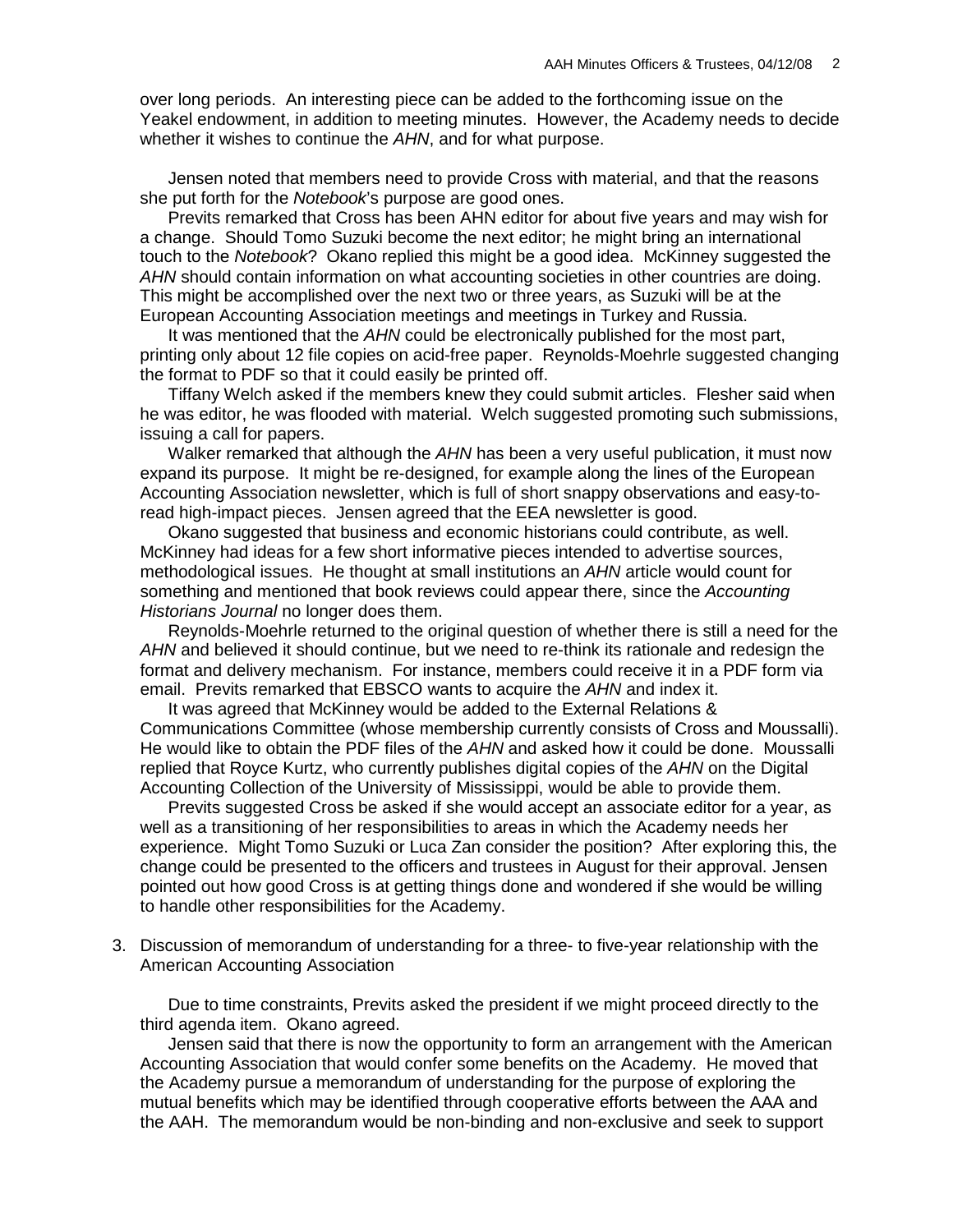the advance of our discipline, broadly defined. The goal would be that over a three- to fiveyear period, the organizations would decide what they wish to do. The Academy would present it to the AAA Executive Committee so they can begin considering it. Previts added that this would give the AAA something to which they could respond.

Tracey Sutherland said that both organizations need to think about what kinds of models might work, and the AAA Executive Committee would need to explore the possibilities.

Previts pointed out that Jensen's motion had not been seconded. Moussalli seconded it and asked if we would be starting a conversation with the AAA Executive Committee. Jensen said the memorandum asks if the AAA committee would be willing to discuss the question. McKinney asked if we should approach the European Accounting Association, too. Jensen said we could consider that later.

Walker asked if we need a procedure on how this should be discussed. Sutherland said that working cooperatively involves discussing what both organizations can bring to an association, a discussion of what we can help each other with. What, for example, would be the role of the journals? The key strength of the AAH is its international identity. There are also complications of holding conversations when members are so spread out. There are questions of the depth of desire for an association and of the parameters of the AAA. Both organizations will want assurances of time frames. That is, if current leadership says they wish to pursue this, does it bind future leadership to continuing discussions? There needs to be a time frame. It should not be rushed, but if a conversation is desired, it should be now. The AAA Executive Committee can answer some of our questions. If we're ready to ask some more meaty questions, send them to her and she will take them to the June meeting of the AAA Strategic Committee. (Sutherland then left the meeting.)

Previts urged the officers and trustees to make the decision to initiate the broadest possible discussion with the AAA. If we delay in order to ask the permission of the membership, it is unlikely to happen before the next August meeting of the AAA, when leadership will change. The decision at this point is just to initiate exploratory discussions, and this is in the purview of the officers and trustees. The question is: must the Academy now become part of a larger organization in some way? It has taken a long time for the Academy to get into a position in which a memorandum of understanding would be feasible. The AAH is in serious trouble, as indicated by the analysis in former president Walker's report. It is not a lack of resources, but a question of whether we have a critical mass of membership, whether we're truly international, and what that means.

McKinney suggested the group vote. Previts asked that if the vote is in the affirmative, the AAH give the memo to himself to take to the AAA Strategic Planning Committee. Reynolds-Moehrle emphasized the memo of understanding would concern exploration, not specifics, and Previts added that specific questions can wait, as long as the process was begun.

Moussalli read Jensen's draft of the memo. Previts said the wording was acceptable. Flesher said the wording was acceptable to him, too, and that he would even be amenable to a stronger affiliation, including AAA section status. McKinney inquired if the thought is that the Academy is seeking section status. Previts said we're not doing that, just exploring ideas. The AAA can accept non-academic sections. It might even change its name to the "Association for the Advancement of Accounting," as suggested by past AAA president Shyam Sunder, in order to broaden the purview to both academic and professional concerns. The simplest approach is to begin discussions with the AAA because the Academy is too small to sustain a truly international framework, and is in fact failing. For the sake of its future survival, the Academy needs to identify a platform that is not burning. From this platform, it can identify the good ideas for the future and rejuvenate. If the group agrees to propose the memo, send it to Previts with emails to the rest of the officers and trustees. (Previts, as president of the AAA, then recused himself and left the meeting.)

The question was called, but in the absence of a second, discussion continued. Extensive discussion of the wording of the memorandum followed, resulting in the following: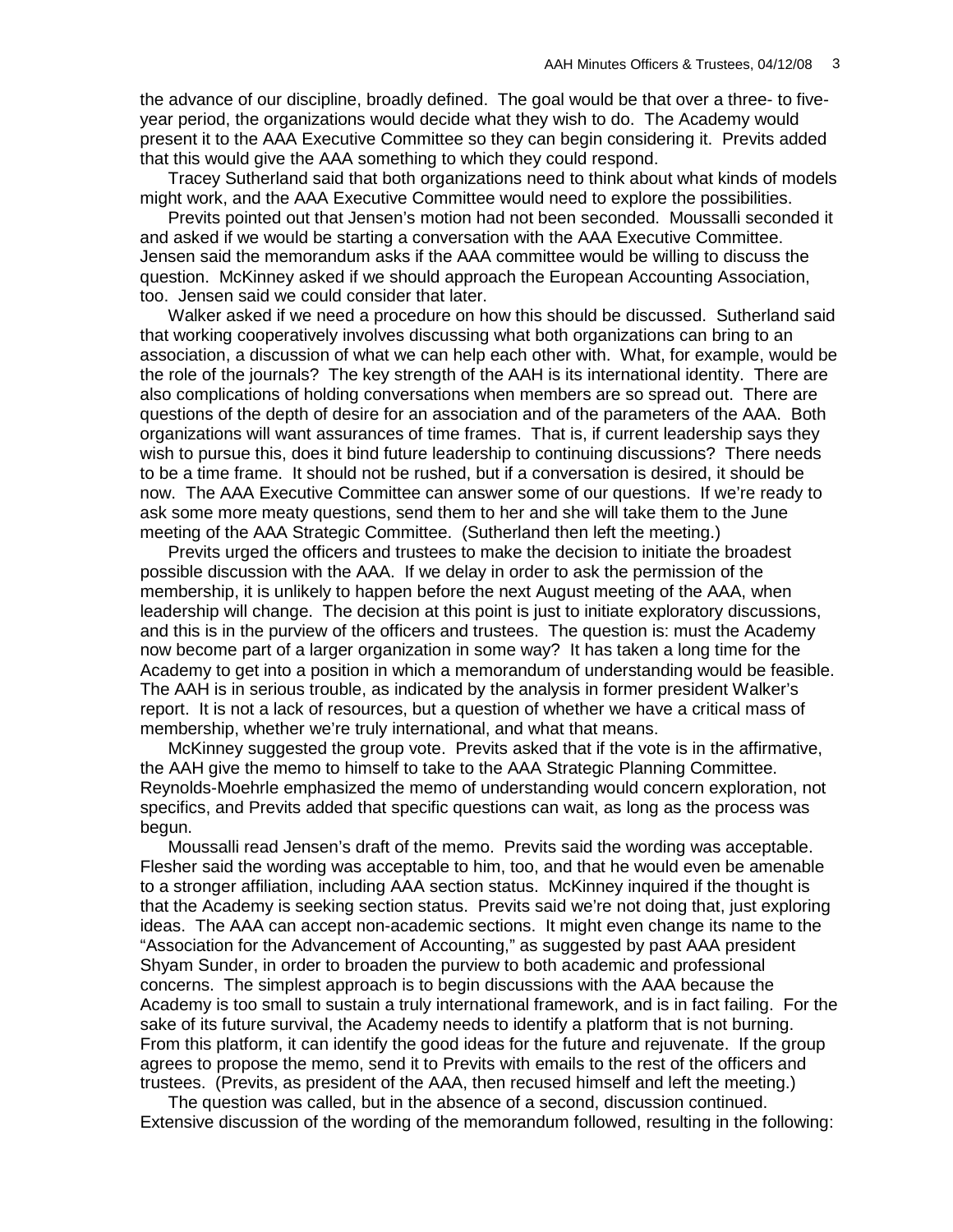"The Academy of Accounting Historians (AAH) proposes the initiation of a discussion of a memorandum of understanding between the Academy and the American Accounting Association (AAA) for the purpose of exploring the mutual benefits to our respective memberships which may be identified through cooperative efforts between the AAA and the AAH. Such memorandum of understanding would be non-binding and non-exclusive and would seek to support the advance of our discipline, broadly defined."

By unanimous vote, it was agreed that this memorandum would be sent by Academy President Okano to AAA President Previts, both in hard copy by mail and in electronic copy by email, with email copies to Sutherland and to the Academy officers and trustees.

Walker suggested that the next step should be for Okano, Walker, Waymire, and the Strategic Review Committee led by Cheryl McWatters to begin immediate discussions about this matter. Brainstorming should be directed at how the Academy might benefit from AAA association. Reynolds-Moehrle and McKinney recommended that the committee communicate to members. Walker said the committee should talk to officers and trustees first and then to the membership. Walker noted that Previts is on that committee. McKinney believed that now the vote was concluded, it would be important for Previts to participate in both sides of the discussion.

Moussalli was instructed to prepare the letter in PDF form for Okano as soon as possible, using Academy letterhead and ensuring that copies go to Sutherland and the officers and trustees.

4. Committee Reports (continued)

C. Research Conference Committee, Cheryl McWatters (in absentia; presented by Moussalli)

McWatters is organizing a research conference for the spring of 2009, the year when she will be Academy president. With the cooperation of Yannick Lemarchand and the approval of Previts and Okano, she has tentatively arranged for it to be held jointly with the 14th Congress of Accounting and Management History, March 26-27, at the Université Paris-Sud 11 in France.

The theme of the conference is "the history of transportation, accounting and management evolutions." Papers may be presented in English or French, and will be simultaneously translated. Equal numbers of people from the two organizations would sit on the scientific committee, which would have only one track. McWatters asked that a formal motion be made in her name to co-host the conference and budget money for it.

Reynolds-Moehrle noted that there have been no contributions from the officers and trustees to the Conference fund as of yet. Jensen and Flesher said we have always had donations into the Conference Fund but also received money from conference fees. This conference, for example, has passed its break-even point. The AAH needs to develop another patron for conferences.

Jensen stated normally the conferences are entirely funded by registration. Flesher added that the World Congress of Accounting Historians may receive up to \$2,000. He said the Academy could sponsor the conference, which may use the Academy name, but the Academy could not commit money to it. Registration fees for the conference would of course be forthcoming. McKinney moved the approval of the joint conference without additional funding. Flesher seconded the motion and it was unanimously approved.

The group requested that McWatters send the conference information to the officers and trustees and also post the information on the Academy website as soon as possible.

D. Lifetime Membership Committee, Cheryl McWatters (in absentia, read by Moussalli)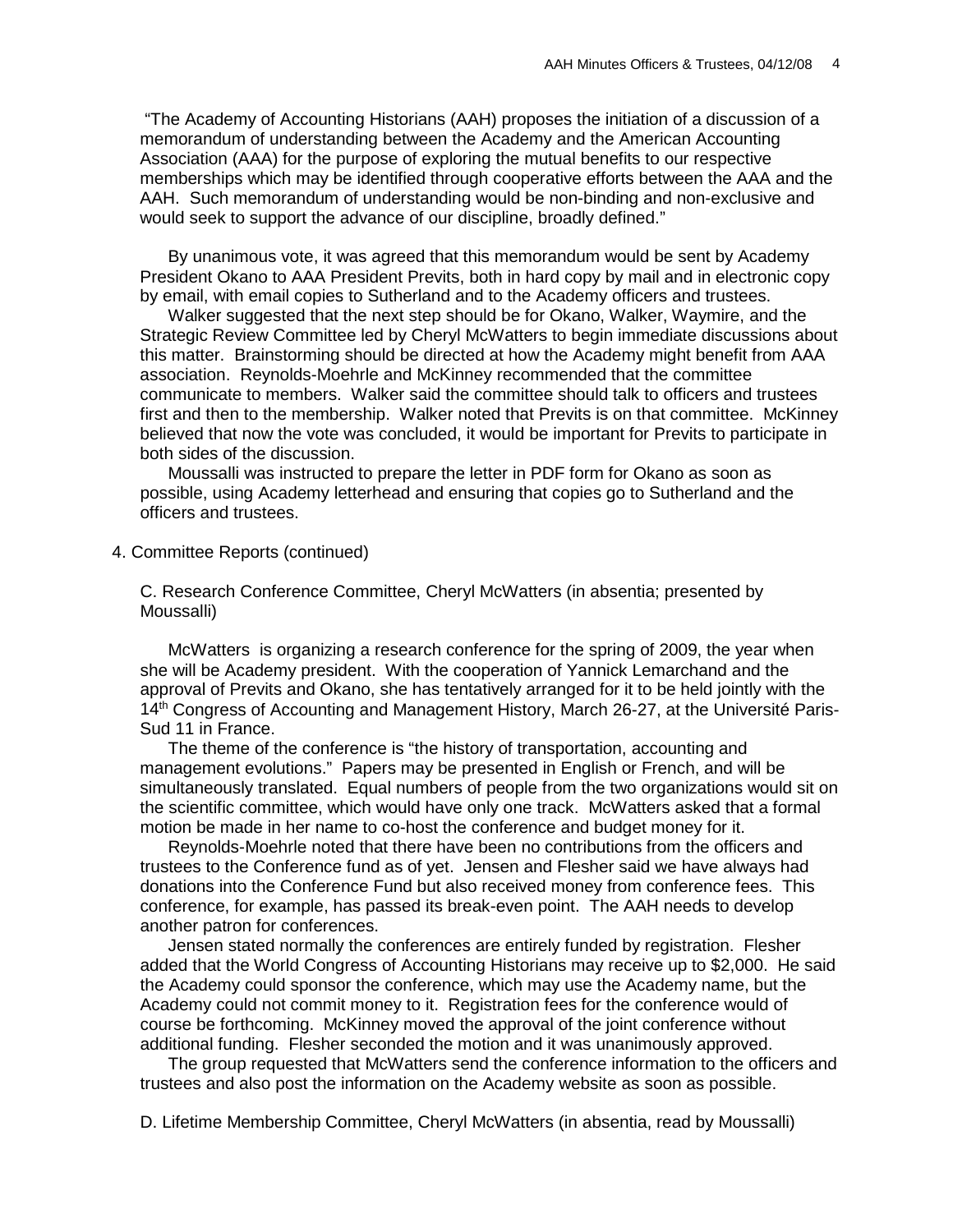The call for nominations has gone to all members and been placed on the Academy website. The committee has received one nomination to date and has been actively encouraging others. The deadline for nominations is May  $15<sup>th</sup>$ , 2008. Officers and trustees are asked to circulate this nomination information and to encourage additional interest in this award.

Jensen inquired who had been nominated. McKinney inquired who the current members are. Flesher said he thought there are thirteen.

#### E. Future editorship of *Accounting Historians Journal*, Steve Walker

"Following the meeting of the Academy during the AAA conference in August 2007 a search committee was established to identify and appoint an editor(s) of *AHJ* from 1 January 2009. The search committee comprised:

Salvador Carmona, Chairman of Nominations Committee Hiroshi Okano, President-elect Stephen Walker, President (Chair) Greg Waymire, Vice-President-Communications

Expressions of interest and nominations for the position of editor were sought from the Academy membership on 16 October 2007. A deadline of 1 January 2008 was set.

Four names surfaced as a result of this process. Each nominee was approached to ascertain whether they would be interested in the position. Unfortunately, all declined the opportunity to edit the journal due to other commitments or for personal reasons.

The search committee then decided to take the selection process forward in a proactive way by suggesting the names of others who might be approached.

Dick Fleischman (who, as current editor, was informed of the state of play) approached one of the nominees, Christopher Napier, to ascertain whether he would contemplate joint editing the journal. Christopher was receptive to this on the understanding that a coeditorship with Dick would subsist for three years, there would be no significant change to the format of the journal, Dick would deal with submissions from the Americas and with the printers, and Christopher would manage submissions from the rest of the world.

Among the names suggested by the search committee, Marcia Annisette was identified as a potential future editor. It transpired that Marcia would be interested in becoming editor once her term as head of department at Schulich and Dick and Christopher's term as editors was complete.

The prospect of Dick Fleischman and Christopher Napier co-editing the journal for three years from 1 January 2009, to be succeeded by Marcia Annisette was unanimously agreed by the search committee.

Given the difficulty encountered in securing eminent accounting historians for the editorship the search committee consider that the team now appointed successfully places *AHJ* in the hands of leading scholars in the field for the next six years. We have unanimously agreed upon these proposed editors; we consider the arrangement an opportunity not to be missed and commend it to the Officers and Trustees.

Stephen Walker, Chair 1 April, 2008

F. Report on the *Accounting Historians Journal*, Richard Fleischman (in absentia, report distributed and read by Moussalli)

"Commencing in 2009, the editorial responsibilities for the journal will be shared by Dick Fleischman and Christopher Napier. Basically, Dick will handle New World articles and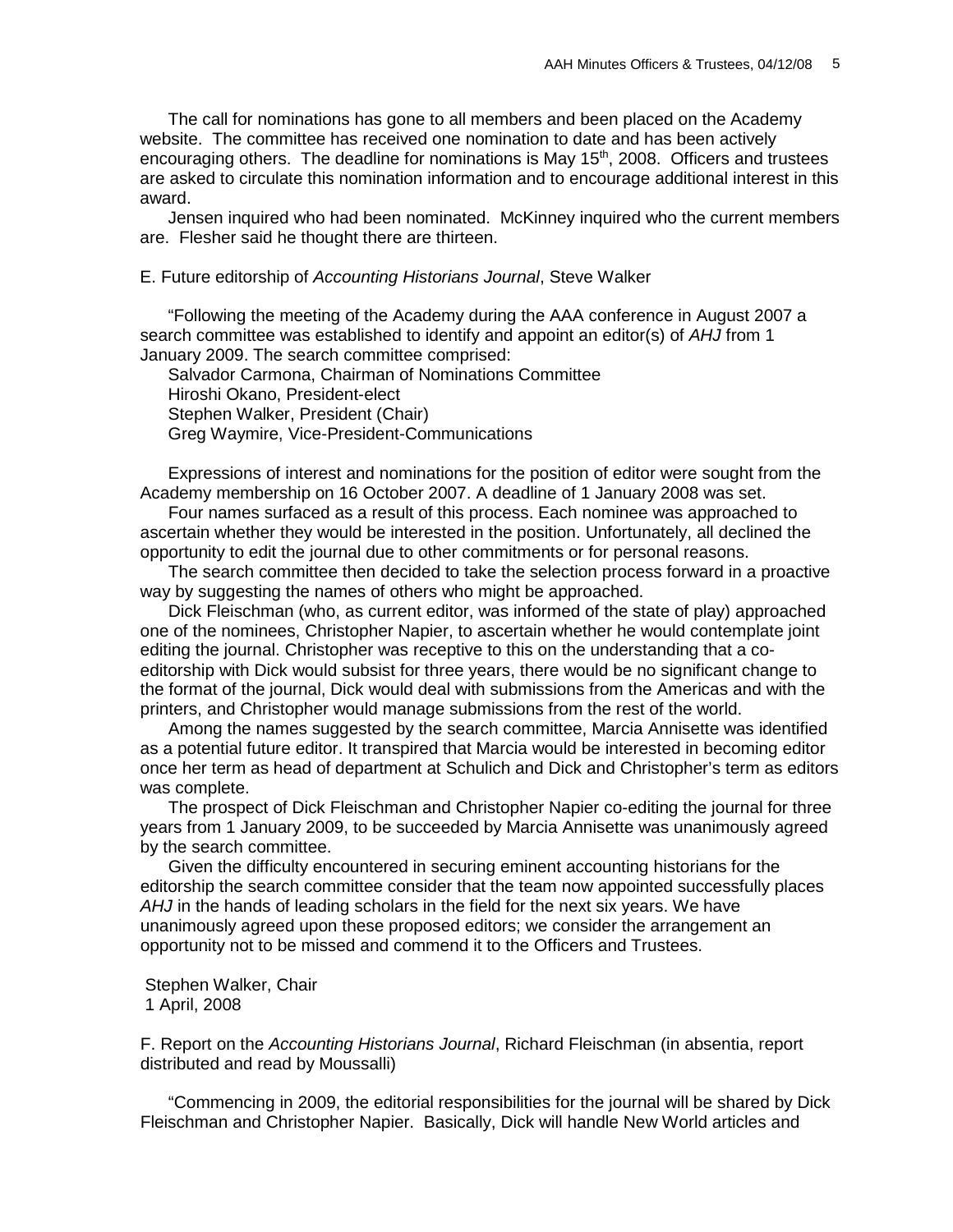Christopher the rest of the world. It is unclear as of this writing whether the division of labor will be on the basis of subject matter or the nationality of the author(s).

The June 2008 issue will arrive at Tuscaloosa for distribution next week to ensure timely delivery. The December 2007 number was the first during the Fleischman years to be delayed because of problems with the publisher that have not been fully disclosed.

The December 2008 issue is virtually committed at this point to accepted articles in the pipeline. Moreover, there are currently 15 articles either under review or in revision. Hence the flow of articles appears healthy at this time.

Cheryl McWatters has tendered her resignation after nearly a decade of superb service as book review editor initially and as "Interfaces" editor more recently. It is not clear as yet whether she will be replaced, not that anyone could adequately replace her. Perhaps now with joint editors, the work she did for *AHJ* could be folded into the editors' duties.

Although Christopher is not officially on duty until January, he has kindly agreed to represent the journal at the World Congress in Istanbul to chase down articles he considers appropriate for *AHJ*. He will also be gleaning the terrain at the EAA conference in Rotterdam. An important issue that will have to be addressed is the degree to which Academy funding will be required to support the attendance of the editors at various conferences. Dick has always had good support from John Carroll University and even has had some from JCU in his first year of retirement at the University of South Florida. However, with the budget crunch mandating a 20% reduction in the state university system, Dick finds himself without a job and without tangible resources apart from the Academy."

Jensen asked what was in the budget for the *AHJ* editor. Walker said he was budgeted for \$6,000. Fleischman has \$2,000 for 2008. Reynolds-Moehrle said Fleischman spent \$2,000 last year. It was said that if more money is needed, Fleischman should let the Academy know.

The group acknowledged the outstanding contribution of Cheryl McWatters in serving as book review and Interfaces editor for ten years.

# 5. Treasurer's Report, Jennifer Reynolds-Moehrle

Being unsure if the conference funds would be needed this year, she rolled them out of their long-term investments. She is waiting to see if the Academy receives an invoice from the AAA for this meeting. The Schoenfeld Endowment funds are invested, though the rates of return are now very low. She wishes to keep the larger funds in long-term investments.

Concerning the donation of \$2,000 received from Richard Vangermeersch for celebratory cakes, Tiffany Welch will handle the purchase of cakes for the event to be held at the AAA conference in Anaheim this August. Reynolds-Moehrle is emailing Oktay Guvemli, organizer of the World Congress of Accounting Historians conference this July in Istanbul about the cakes that will be furnished there. She is also contacting Vangermeersch for more guidance on the use of trhe money.

Reynolds-Moehrle briefly discussed the Academy's risk exposure, due to low institutional membership.

### 6. Other Business

Jensen reminded the group of the conference tentatively scheduled in Columbus, Ohio in 2010. He mentioned this is his last year as a trustee, and there was some discussion of the remaining terms of other trustees.

The meeting adjourned at 4:00 PM.